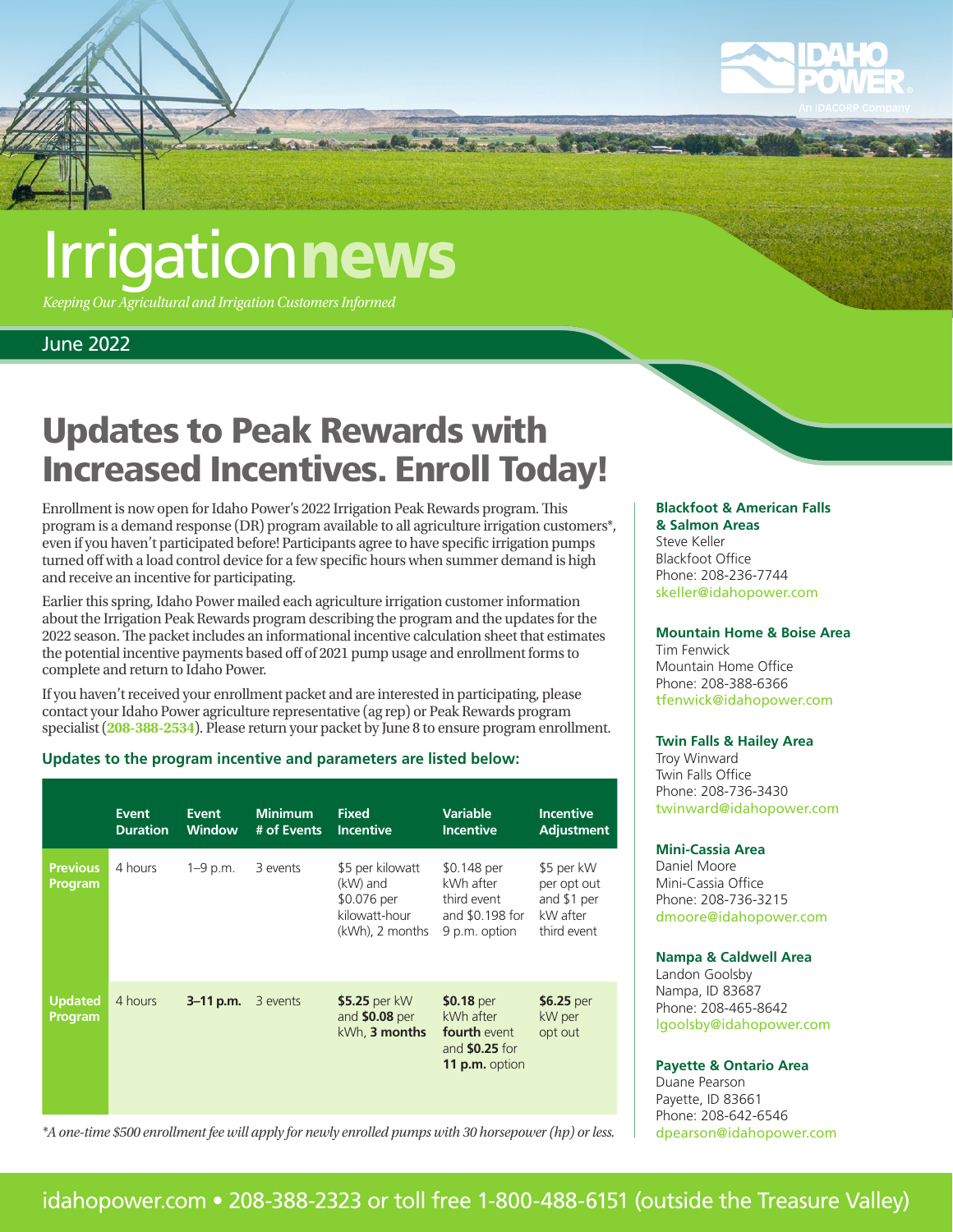## Irrigationnews

## Irrigation Efficiency Menu Updates

Idaho Power offers cash incentives to upgrade your irrigation equipment and save electricity by reducing leakage and improving uniformity of your existing sprinkling systems.

Idaho Power has worked with our regional technical resources to evaluate the savings provided by the Irrigation Efficiency Menu Program. Due to the nature of energy savings and the shift in maintenance practices, some of the menu items will be discontinued, other menu items have changed.

After careful consideration, research, survey results and meetings, it has been determined these menu changes take effect as of Jan. 1, 2022.

What does this mean to you? For any of the menu incentives items expiring at the end of 2021, Idaho Power will continue to accept and pay an incentive if you have an invoice dated before Jan. 1, 2022 for up to one year from the date of the invoice.

For products purchased after Jan. 1, 2022 participants will need to use the new menu application. All Measures will be capped at 100% of the invoice cost or listed incentive amount and are limited to two per acre of like components in a three-year period.

| <b>Irrigation Menu Measure</b>                                                   | <b>Current</b><br><b>Incentive</b> | <b>Incentive as</b><br>of Jan. 1, 2022 |                   |
|----------------------------------------------------------------------------------|------------------------------------|----------------------------------------|-------------------|
| New complete low-pressure<br>pivot package                                       | \$8.00                             | \$8.00                                 | $\leftrightarrow$ |
| New flow-control-type nozzles                                                    | \$1.50                             | \$2.50                                 | ́↑                |
| New nozzles for impact,<br>rotating, or fixed-head sprinklers                    | \$0.25                             | \$0.35                                 | Λ                 |
| New or rebuilt impact or<br>rotating sprinklers                                  | \$2.75                             | \$0.50                                 | Ψ                 |
| New or rebuilt wheel<br>line levelers                                            | \$0.75                             | \$1.00                                 |                   |
| New drains for pivots and<br>wheel lines                                         | \$3.00                             | \$3.00                                 | $\leftrightarrow$ |
| New risercaps and gaskets<br>for hand lines, wheel lines or<br>portable mainline | \$1.00                             | \$1.00                                 | ⇔                 |
| Wheel line hubs, goosenecks,<br>pipe press, boot gaskets                         | Various                            |                                        | x                 |

## New and Updated Service

Planning for the 2023 irrigation season? If you're looking to add pumps, center pivots or other irrigation equipment, upgrades to your electrical equipment may be necessary. Contact your Idaho Power ag rep as soon as possible when planning your system at **[tools.idahopower.com/](https://tools.idahopower.com/constructionservicerequest) [constructionservicerequest](https://tools.idahopower.com/constructionservicerequest)** or at **208-388-2323** or **1-800-488-6151**.

Southern Idaho has experienced record growth in our service area as well as potential supply chain delays. This may result in new service extensions and construction requests taking longer than usual. We recommend customers work with their contractor or electrician to confirm material availability and timelines before contacting Idaho Power. We look forward to working with you and appreciate your patience during this time of unprecedented growth!

*In addition to the options mentioned, our ag reps can assist you with irrigation system planning and the electrical service upgrades needed.*

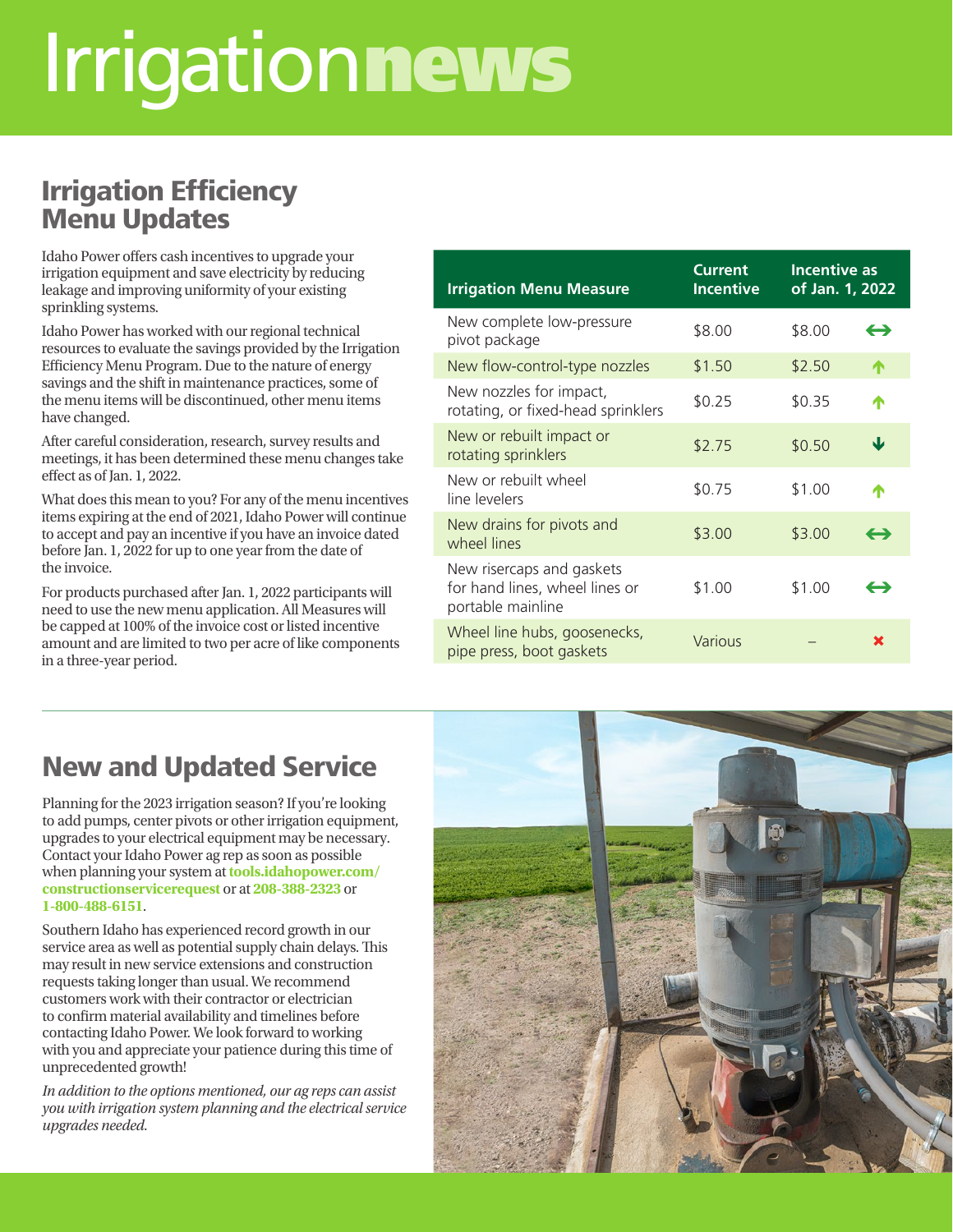



## You're in Charge with My Account

We've upgraded everything you love about My Account and added a few extra features to make managing your Idaho Power account and energy use easier than ever.

You can now pay your bill with two clicks, pay with a credit card\* and save your payment methods for fast, easy payments. You can also set energy-savings goals and follow steps to achieve them.

While you're there, see if your contact information is up to date especially your email and phone number. This allows you to receive information about other Idaho Power news, program offerings and energy-saving opportunities.

We work hard to provide customers with reliable, affordable energy. When outages do occur, we have resources for you to get up-todate information and answers to common questions. We invite you to sign up for outage notifications using My Account. The outage notifications will let you know if the feeder (distribution line) your pump(s) are on is experiencing a power outage. The notification will keep you informed about the status of the power outage and when the power is reinstated.

#### **[Idahopower.com/myaccount](http://Idahopower.com/myaccount)**

*\*\$2.75 convenience fee applies to credit card transactions.*

## **Momentary Outage Improvements**<br>Momentary Average Interruption

Irrigators have informed their Idaho Power ag reps, through focus groups and survey comments, about the impact of momentary outages to their operations. We listened! We have reduced momentary outages through routine operation and maintenance, bird/electrical system protection and tree trimming. In the last five years, we have improved our system reliability and bird protection on distribution lines.

This year, we also increased the number of line miles of vegetation management to 8,650 miles of distribution line and 1,250 miles of transmission line. This will move our vegetation management to a three year pruning cycle by the end of 2024.

The following graph demonstrates the decrease in momentary interruptions. We expect to continue this trend in the following years.

**Event Frequency Index Trend**